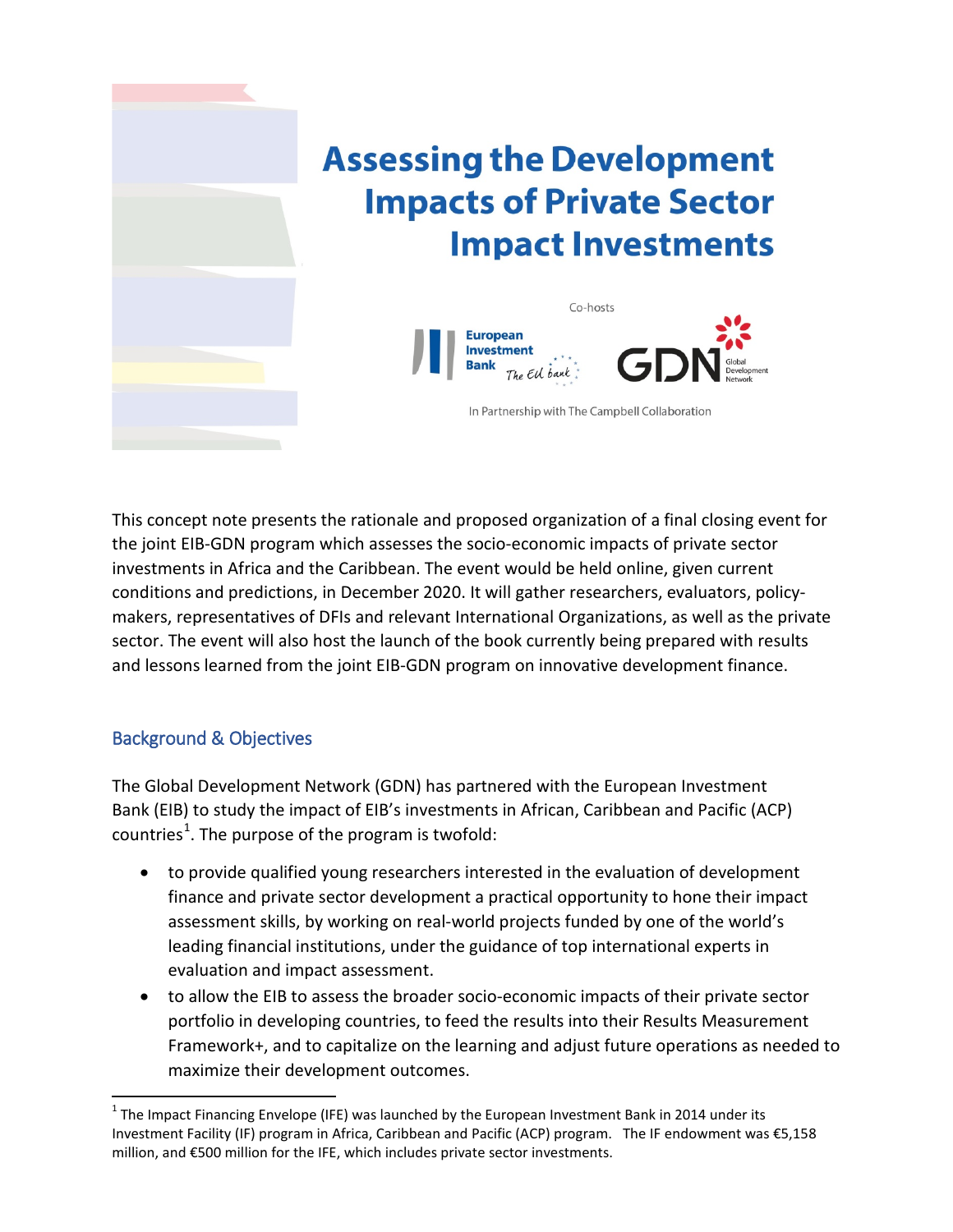The program has included three rounds of competitively selected fellows and 15 deepdives/development impact evaluations carried out on a range of selected programs in Africa, from microfinance and technology access to agriculture. Completed studies will be published and a book summarizing key lessons from the program will be available by the end of 2020. Sharing these with the broader development community at the proposed closing event would: maximize their reach and value; allow for a broader discussion on key questions around innovative development finance, especially measuring impact of private sector investments with other relevant partners and actors; and enhance the visibility of this pioneering program, which can inspire others to internalize the risk and blend research capacity building, evaluations and operations objectives.

**In short, GDN proposes to capitalize on its experience and convening power and that of the EIB and the other partners to host a timely, truly inclusive evidence-based debate on defining and measuring impact, particularly in the context of private sector investments**. At the same time, this will allow for deeper connections between Research, Evaluations and Operations units in DFIs and IFIs, all of whom will be invited to participate and join in the debate. Finally, it will provide promising researchers from developing countries an opportunity to showcase their work in an international virtual forum and benefit from networking and exchange with worldrenowned academics, development funders and policy-makers. The purpose is thus dual: highlight innovative, high quality, original and topical research and evaluation approaches that can feed into policy decisions and IFIs programs and operations; and, provide a global perspective and facilitate learning on impact investments, especially surrounding definitions and measurement issues.

## Target Audience

Researchers, evaluators, policy-makers, development funders including social impact investors, representatives of international organizations, development practitioners and private sector representatives. Priority will be given to African participants given the regional focus of the EIB-GDN program.

This event will target around 200 participants, from across institutions and countries. The private sector, in particular, is often absent from such debates and gatherings and in that sense, this conference aims to be different and bridge that gap in participation and the corresponding wealth of experience that can be shared.

Organizations that have particular relevant insights to share on the selected theme will be invited to join and contribute speakers, including:

- The Campbell Collaboration<sup>[2](#page-1-0)</sup> as partners in co-organizing the event, along with GDN and the EIB
- International Initiative for Impact Evaluations (3ie)
- International Finance Corporation (IFC)
- Global Affairs Canada Innovative Finance for Development program

<span id="page-1-0"></span><sup>&</sup>lt;sup>2</sup> <https://campbellcollaboration.org/>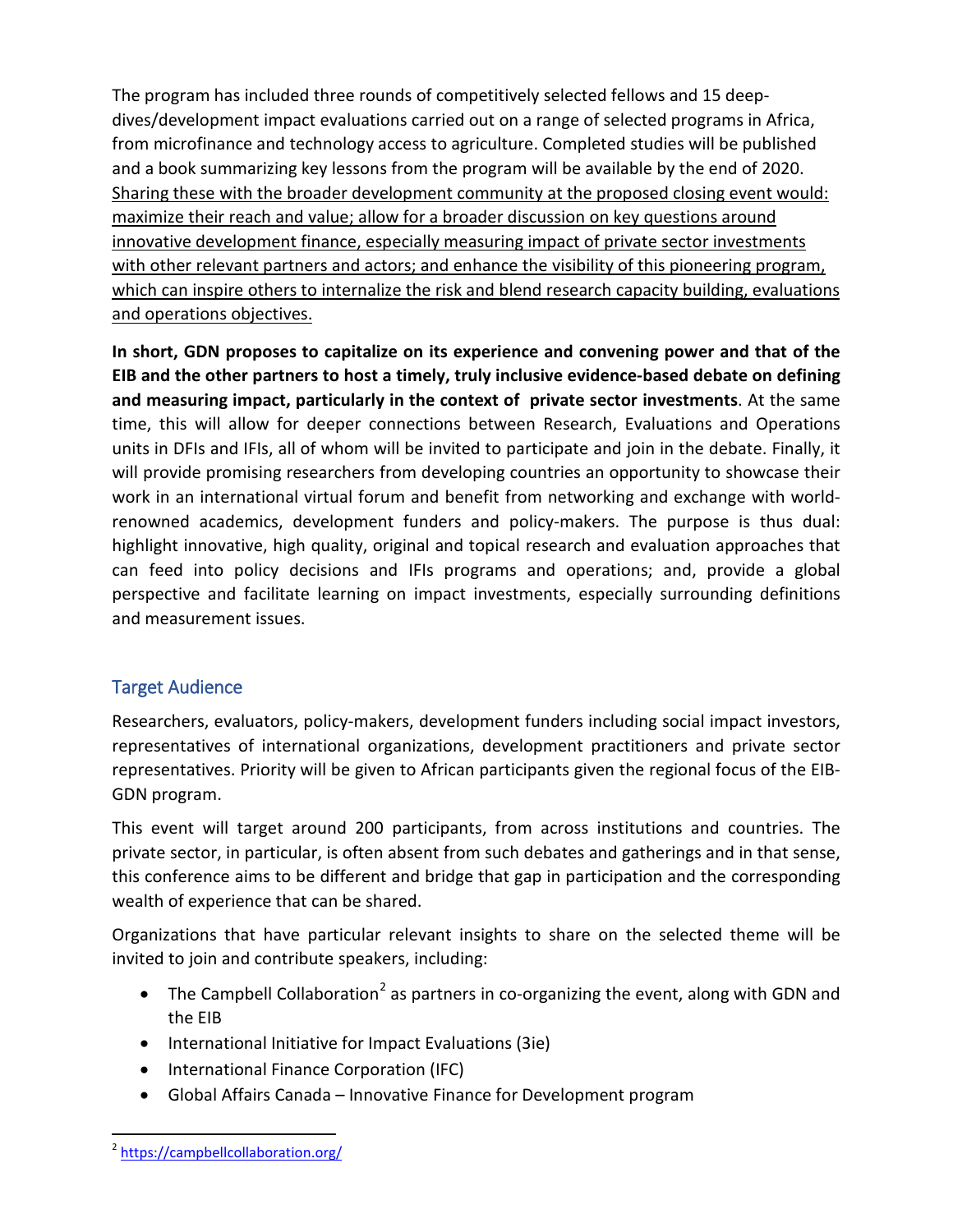- Global Impact Investing Network (GIIN)
- African Evaluation Association (AfrEA)
- African Economic Research Consortium
- Association of European Development Finance Institutions (EDFI)
- Agence française de développement (AFD)
- DFID's Impact Program
- Organization for Economic Cooperation and Development (OECD) Social Impact Investment (SII) Initiative
- Acumen.org
- The World Bank's Strategic Impact Evaluation Fund (SIEF) and Development Impact Evaluation (DIME) in the Research Group
- SDG Transformations Forum (in particular the Transforming Evaluations stream)
- All multilateral development banks (including the Chinese and the Islamic)

Given the proposed partnership with the EIB, the Campbell Collaboration and others, we expect European and African policy-makers, IFI representatives, top academics and opinion leaders to contribute and shape the debate together with their counterparts from around the world.

## Thematic Content

To achieve the above overarching objectives and building on the insights of the three years of the joint EIB-GDN program and the lessons learned thereof, this event will tackle the following overarching questions:

- *1.* **Defining the development impact of private sector investments.** *What has been learned about key issues such as financial sustainability, development results sustainability and potential trade-offs?*
- *2.* **How to measure impact.** What are the emerging lessons of existing attempts at measuring the results of private sector impact investing in developing countries*? What is the division of labour between financiers, intermediaries, companies and evaluators? How do different methodologies adopt and adapt scientific rigour in the realities of the private sector investment context? Are there ways to improve the utility and applicability of impact studies? Key challenges?*
- **3. Insights and Lessons Learnt from a Program Measuring the Development Impact of Private Sector Investments in Africa and the Caribbean:** How were development impacts assessed– concrete examples from the deep dives under the GDN/EIB Development Finance program. What were the major challenges in conducting these studies? What is the value different stakeholders can bring to enhance impact assessments in the countries of implementation? *This can include researchers from*  developing countries, the private sector, fund managers, local policymakers etc. How can